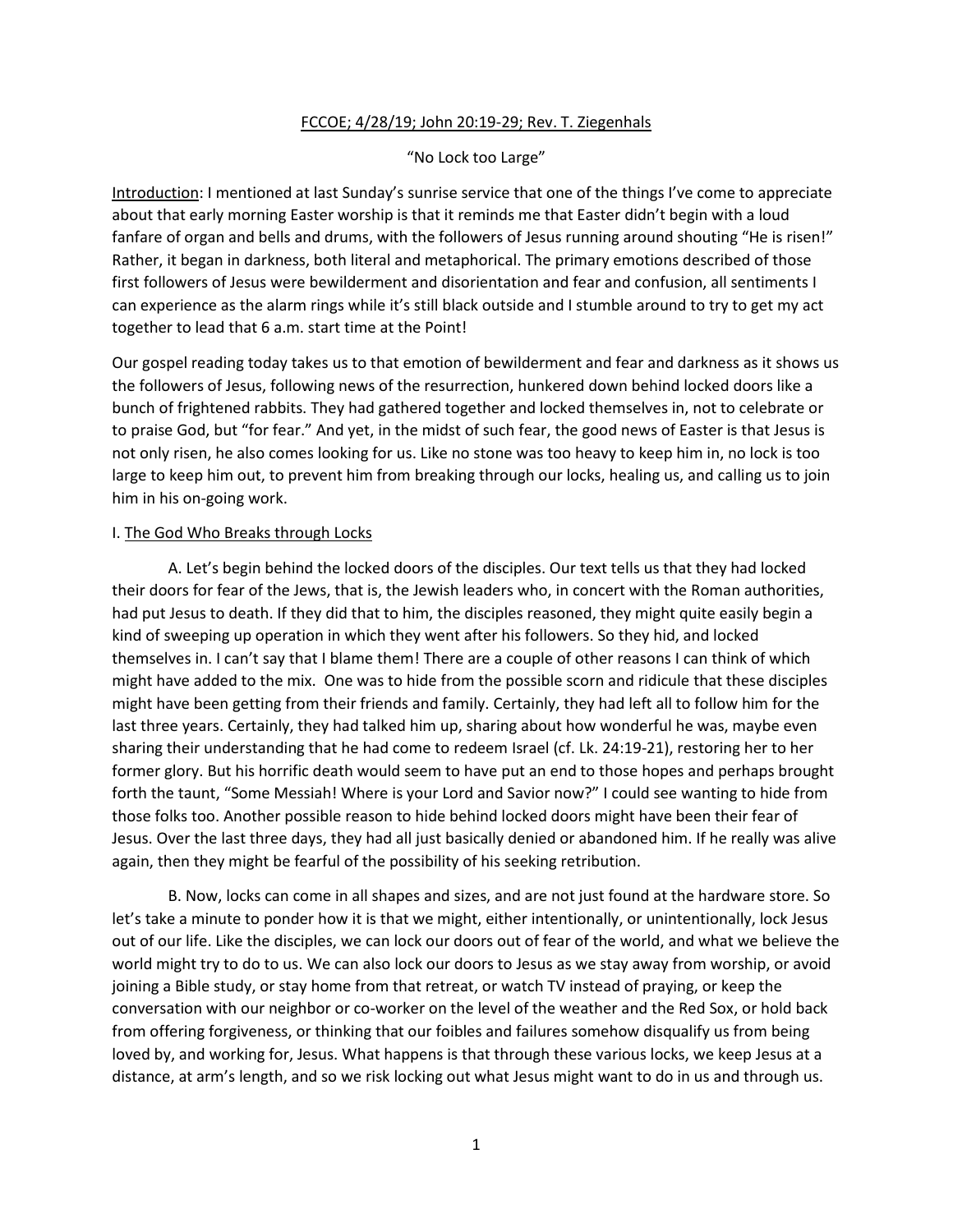C. However, the good news of Easter, which it took the disciples several Sundays to learn, is that our various locks are no problem for Jesus. Our fears, our failures, our forgetfulness, our frustrations, aren't stronger than him. Jesus, in his resurrected state, simply passed right through that first set of doors, without knocking, without picking the lock, and stood right there right in the midst of his friends. And he can do the same with our locks. Importantly, to Jesus these first disciples were still friends, no matter what had happened, or what they had done, or what they were afraid of. He didn't chew them out, as chumps who failed to stick with him. Nor did he begin with that very tempting phrase, "I told you so." Instead, he greeted them with the words, "Peace be with you!" While it was the conventional Jewish greeting of the day ("Peace" translates "Shalom"), as Jesus used the word, and as the NT writers used the word, has to do with an overall state of well-being. It is a word that compliments his last words on the cross, "It is finished." As Jesus went on to show them his wounds, it reveals that through his death on the cross, Jesus has brought us a peace that reconciles and brings healing to our brokenness, our brokenness with God, with one another, with ourselves, and with creation. It is not something we can earn but must simply receive. Jesus breaks through our locks with his grace, with his undeserved favor. The result for us is God's healing peace.

### II. The Gardner of God's New Creation

A. Now, hold that picture of Jesus bring peace, and combine it with one we get earlier in the chapter from earlier that Easter morning. Among others, John tells us about a woman named Mary Magdalene who was the first to the tomb of Jesus and saw that it was empty. After she had run back to town to tell Peter and John, she returned to the tomb where she lingered, wondering what was going on. As she lingered, she got into a conversation with a man she thought was the gardener. On one level she was wrong as it turned out to be Jesus who she eventually recognized when he spoke her name. But on a deeper level she was right on. She was right on because Jesus had been sent by the Father to make things new, to usher in the dawn of God's new creation, to repair the damage done by all who had come before him to the world and its people that God has entrusted into our care.

B. Listen for the Genesis echoes in the last days of Jesus' life. On Friday, the sixth day of the week, Jesus completed his work, declaring "It is finished." On Saturday, the seventh day, he rested. On Sunday, the first day of the week, he rose in a new, eternal state, one that could pass through locked doors but still be recognized, and even eat. He was no ghost, but had come to bring order to a garden, to a creation that had gone awry. He had come to uproot the weeds and thorns and thistles of our selfcentered existence, and replace them with blossoms and flowers and fruit of lives that are lived out of love for others. This picture of Jesus as the gardener of God's new creation is another way to think about the healing peace that he has brought and offers to us.

#### III. Co-Laborers with Jesus

A. But Jesus doesn't stop there. Jesus, we learn, didn't come to work the garden all by himself. "As the Father has sent me, I am sending you," he informs his followers. Having received the hospitality of Jesus, they were not simply to hang out and enjoy it for themselves. Jesus was commissioning his followers not just to gaze at the blossoms and flowers and fruit, but to deliver it to the places where they lived and learned and worked and played. The church, as it was forming, was to be the means by which Jesus would bring healing to the brokenness in the world.